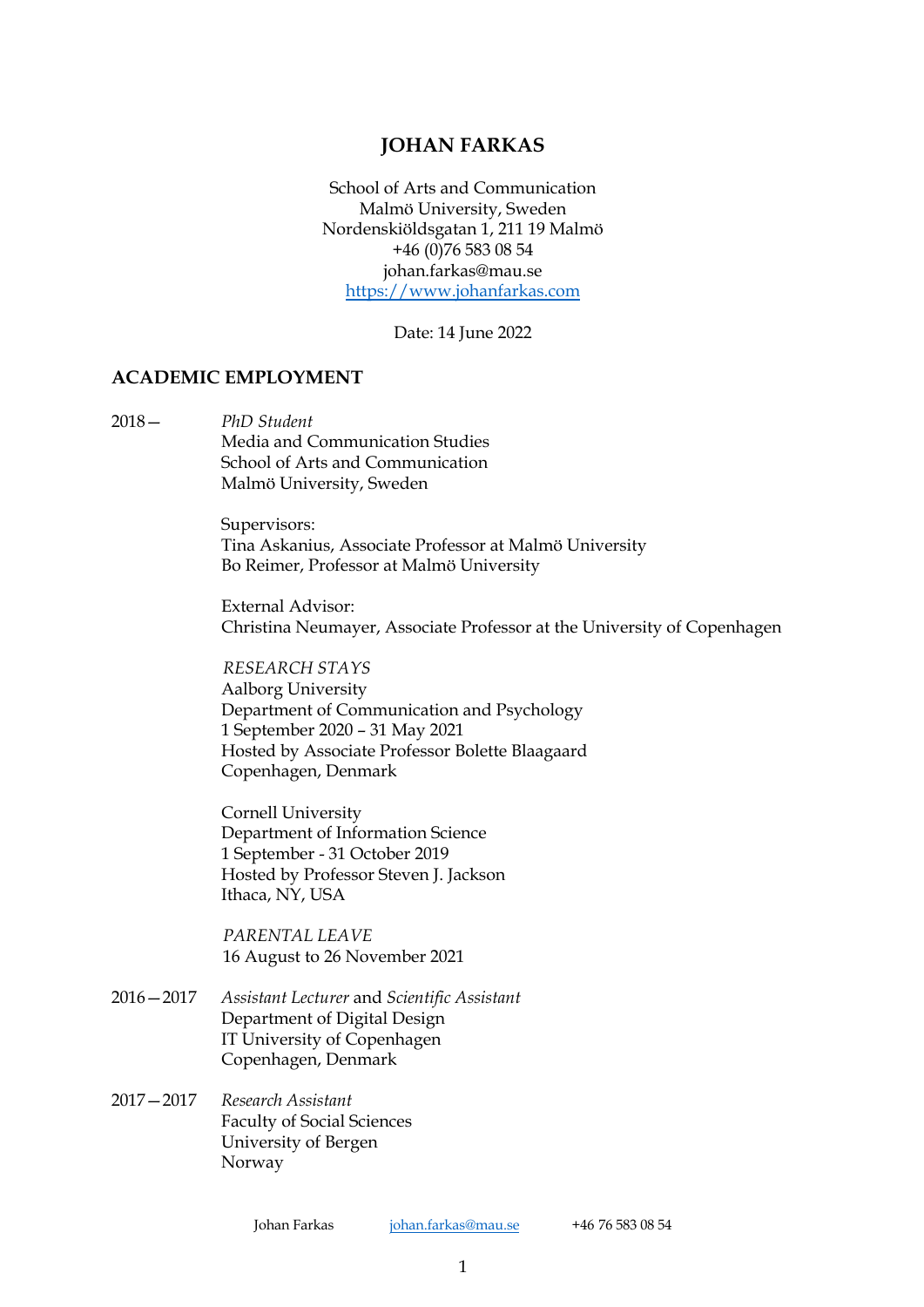- 2014—2016 *Teaching Assistant* Department of Digital Design IT University of Copenhagen Copenhagen, Denmark.
- 2014—2015 *Research Assistant* Department of Digital Design IT University of Copenhagen Copenhagen, Denmark

### **EDUCATION**

- 2013—2016 *Master of Science in Information Technology* Digital Design and Communication IT University of Copenhagen Copenhagen, Denmark. Thesis grade: A.
- 2010—2013 *Bachelor of Communication and Performance Design* Roskilde University Roskilde, Denmark.

*EXCHANGE STAY* London Metropolitan University 1 September 2011 – 31 January 2012 London, UK.

# **APPOINTMENTS AND INSTITUTIONAL SERVICE**

- 2019— Member of The European Centre of Excellence for Countering Hybrid Threats (Hybrid CoE).
- 2018—2021 Chair of the Young Scholars Network of the European Communication Research and Education Association (YECREA).
- 2018—2021 Member of The Danish Ministry of Foreign Affairs' Expert Network on Russian Disinformation.
- 2018—2020 Member of the Nordic research network Datafication, Digital Inequalities and Data Injustice.
- 2017—2018 YECREA Representative in the Communication and Democracy section of ECREA
- 2018—2019 PhD Representative at the Board of Doctoral Supervisors, School of Arts and Communication, Malmö University.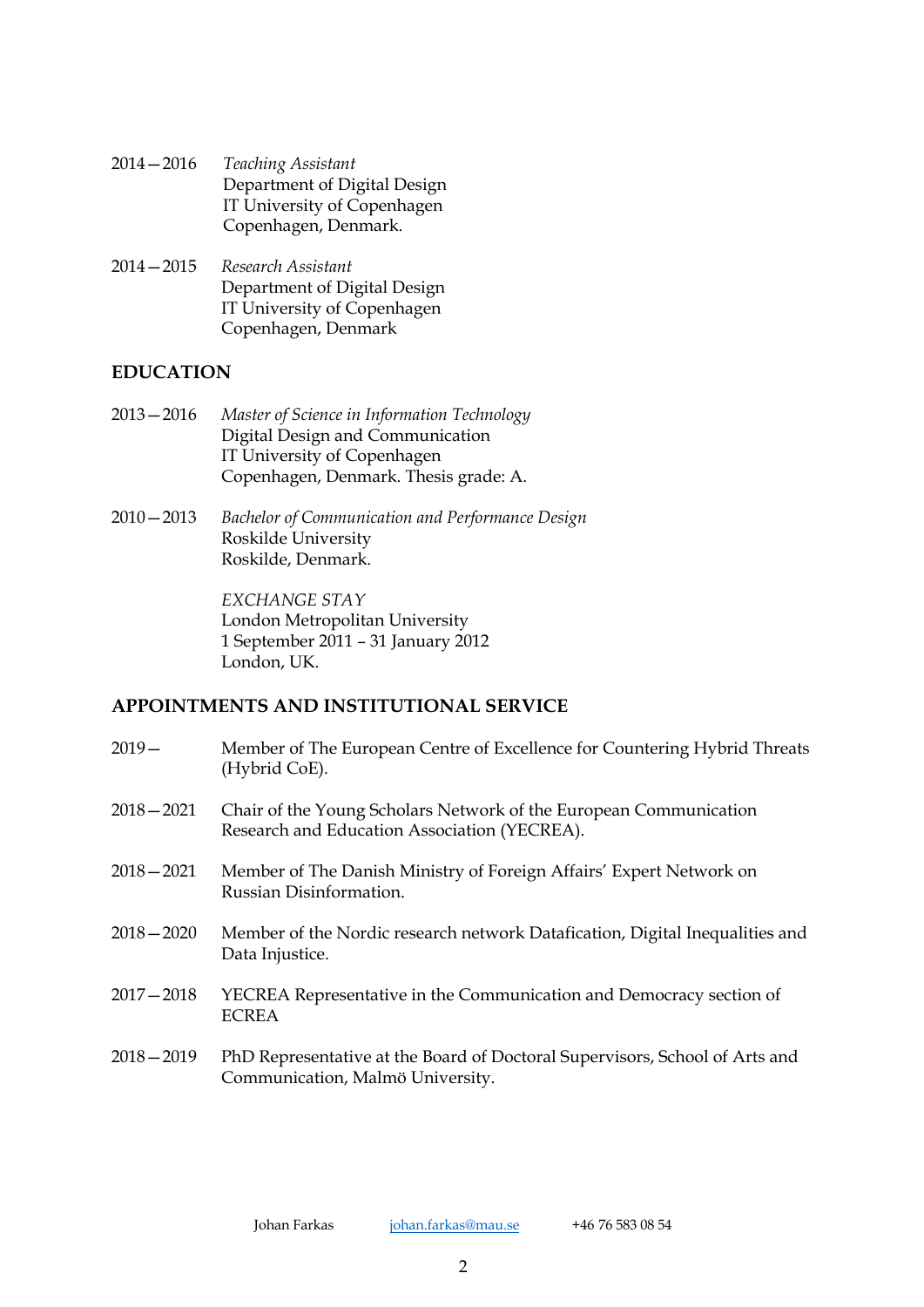# **RESEARCH PROFILE**

My research lies at the intersection of digital media, journalism, and democracy, focusing on disinformation, fake news, and racism. I have written more than 15 peer-reviewed publications, featuring in journals such as *New Media & Society, Social Media + Society*, *Television & New Media* and *Critical Discourse Studies*.

My debut monograph, *Post-Truth, Fake News and Democracy: Mapping the Politics of Falsehood*, was published by Routledge in 2019. Written with Jannick Schou, the book presents a critical examination of discourses around fake news and the post-truth era.

I am a frequent contributor to Danish and Swedish media on digital media, disinformation, and democracy. In the past, I have been Visiting Researcher at Cornell University, Chair of the Young Scholars Network of the European Communication Research and Education Association (YECREA), and speaker at institutions such as the German parliament (before the Council of Europe) and the Swedish Ministry of Culture.

I am passionate about teaching with experience in research methodology, philosophy of science, political communication, media theory, internet research and digital methods. I have taught at Malmö University and at the IT University of Copenhagen. I have also given guest lectures at the University of Pennsylvania, Brown University, Syracuse University, Rutgers University, the University of Antwerp, the University of Gothenburg, the University of Southern Denmark and more.

I am currently working on my PhD thesis, examining media discourses around fake news.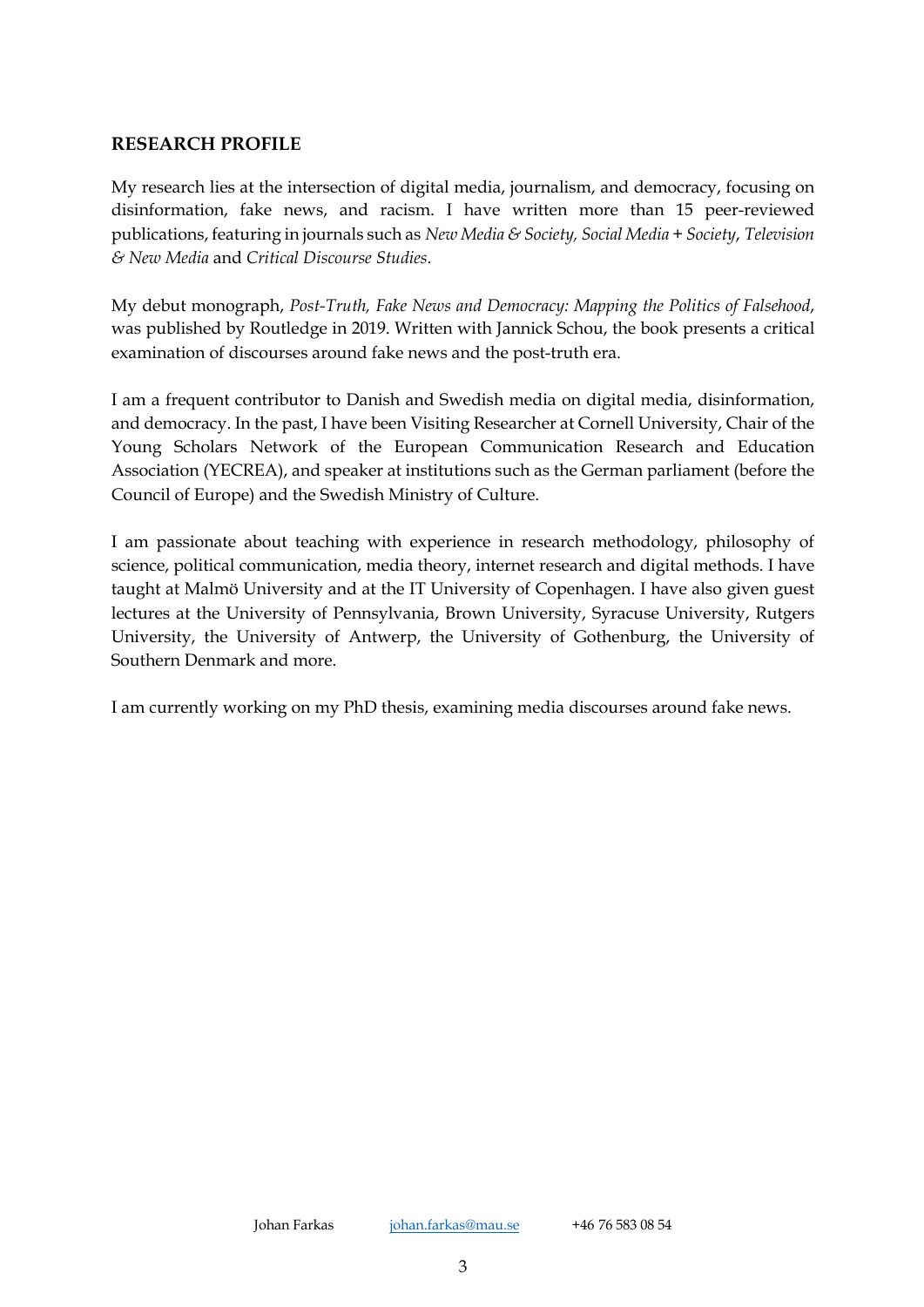# **PUBLICATIONS Johan Farkas**

### ORCID ID: https://orcid.org/0000-0003-2272-7174

Google Scholar:

https://scholar.google.com/citations?user=QLFQNFoAAAAJ&hl Citation count as of 14 June 2022: 858

# **MONOGRAPH**

1. Farkas, J. & Schou, J. (2019). *Post-truth, Fake News and Democracy: Mapping the Politics of Falsehood*. New York: Routledge.

Endorsements and book reviews at: www.johanfarkas.com/book

# **JOURNAL ARTICLES**

- 2. Farkas, J. (Forthcoming). News on Fake News: Logics of Media Discourses on Disinformation*. Journal of Language and Politics*. Accepted with Minor Revisions.
- 3. Matamoros-Fernández, A. & Farkas, J. (2021). Racism, Hate Speech, and Social Media: A Systematic Review and Critique. *Television & New Media*, *22*(2): 205-224. https://doi.org/10.1177/1527476420982230
- 4. Farkas J. & Neumayer, C. (2020). Mimicking news: How the credibility of an established tabloid is used when disseminating racism, *Nordicom Review*, 41(1). https://doi.org/10.2478/nor-2020-0001
- 5. Bastos, M. & Farkas, J. (2019). "Donald Trump is my President!" The Internet Research Agency Propaganda Machine, *Social Media + Society*, 5(3). https://doi.org/10.1177/2056305119865466
- 6. Farkas, J. & Schou, J. (2018). Fake news as a floating signifier: Hegemony, antagonism and the politics of falsehood, *Javnost – The Public*, 25(3): 298-314. https://doi.org/10.1080/13183222.2018.1463047
- 7. Farkas, J., Schou, J., & Neumayer, C. (2018b). Platformed Antagonism: Racist discourses on fake Muslim Facebook pages, *Critical Discourse Studies*, 15(5): 463-480. https://doi.org/10.1080/17405904.2018.1450276
- 8. Farkas, J., Schou, J., & Neumayer, C. (2018a). Cloaked Facebook Pages: Exploring Fake Islamist Propaganda in Social Media, *New Media & Society*, 20(5): 1850-1867. https://doi.org/10.1177/1461444817707759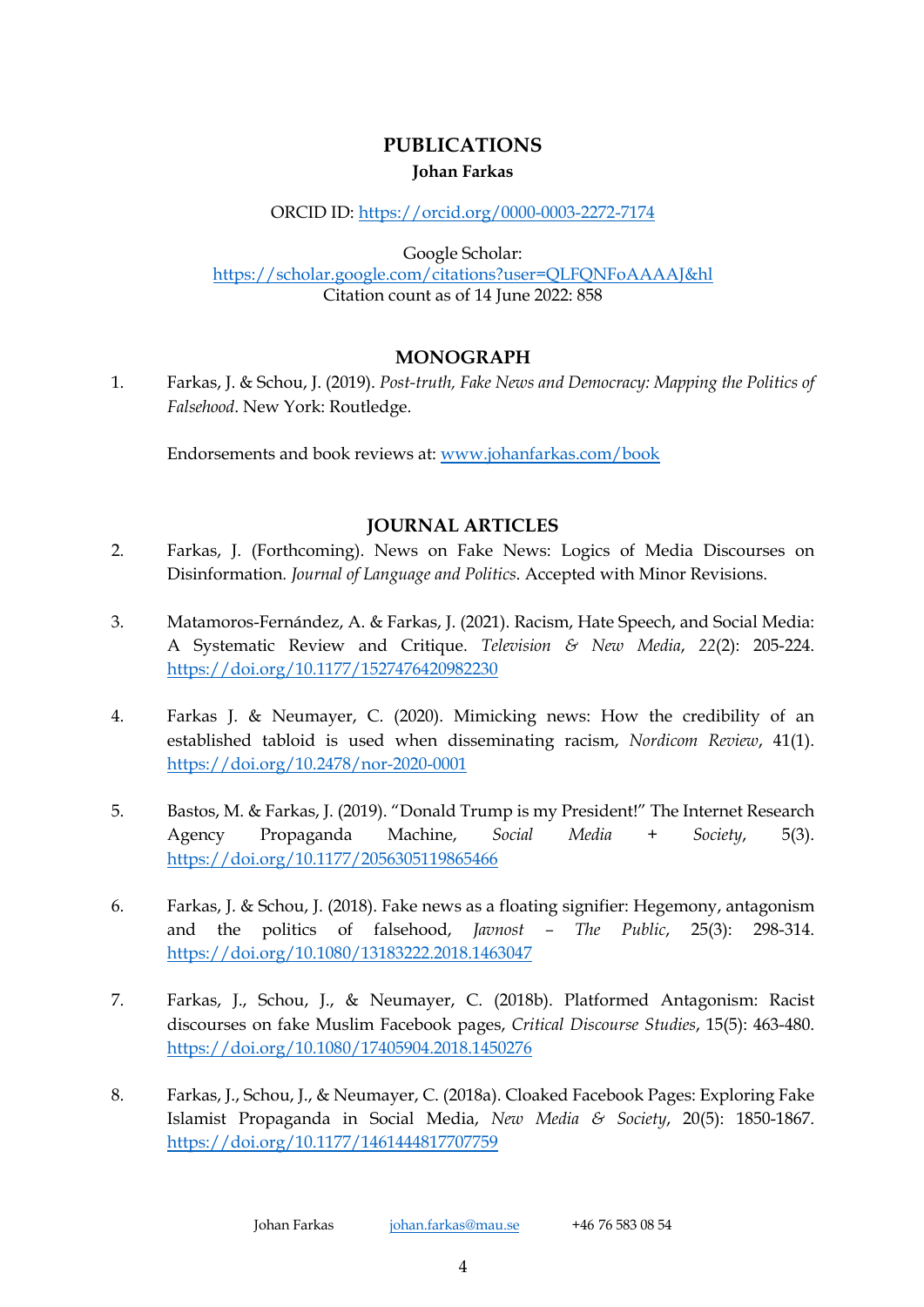- 9. Farkas, J. & Schwartz, S. A. (2018). Please Like, Comment and Share our Campaign! How Social Media Managers for Danish Political Parties Perceive User-Generated Content. *Nordicom Review*. http://doi.org/10.2478/nor-2018-0008
- 10. Farkas, J. & Neumayer, C. (2017). 'Stop Fake Hate Profiles on Facebook': Challenges for crowdsourced activism on social media, *First Monday*, 22(9). http://firstmonday.org/ojs/index.php/fm/article/view/8042/6531
- 11. Schou, J. & Farkas, J. (2016). Algorithms, Interfaces, and the Circulation of Information: Interrogating the Epistemological Challenges of Facebook. *KOME − An International Journal of Pure Communication Inquiry*, 4(1): 36-49. https://doi.org/10.17646/KOME.2016.13
- 12. Schou, J., Farkas, J. & Hjelholt, M. (2015). The Double Conditioning of Political Participation: Grassroots Politics on Facebook. *Conjunctions. Transdisciplinary Journal of Cultural Participation*, 2(2): 29-47. http://dx.doi.org/10.7146/tjcp.v2i2.22921

# **BOOK CHAPTERS**

- 13. Farkas, J. & Xia, Y. (Forthcoming). Unpacking Disinformation as Social Media Discourse, In M. KhosraviNik (Ed.), *Digital Discourse and Society: Integrating the Digital with the Political*. Amsterdam, NL: John Benjamins Publishing Company.
- 14. Farkas, J. & Schou, J. (2020). A Democratic Crisis? Post-truth Discourses and their Limits. In G. Terzis, D. Kloza, E. Kużelewska & D. Trottier (Eds.), *Disinformation and Digital Media as a Challenge for Democracy* (pp. 103-150). Cambridge: Intersentia.
- 15. Farkas, J. (2020). A Case Against the Post-Truth Era: Revisiting Mouffe's Critique of Consensus-Based Democracy. In M. Zimdars & K. McLeod (Eds.), *Fake news: Understanding Media and Misinformation in the Digital Age*, Cambridge, MA: MIT Press.
- 16. Farkas, J. & Neumayer, C. (2020). Disguised propaganda from digital to social media. In J. Hunsinger, L. Klastrup & M. M. Allen (Eds.), *Second International Handbook of Internet Research* (pp. 707-723). New York: Springer.

### **CONFERENCE PROCEEDINGS**

17. Farkas, J. & Bastos, M. (2018). IRA Propaganda on Twitter: Stoking Antagonism and Tweeting Local News. *Proceedings of the 9th Annual International Conference on Social Media and Society*. https://doi.org/10.1145/3217804.3217929

# **ESSAYS**

18. Farkas, J. (2019). Disguised Propaganda on Social Media: Addressing Democratic Dangers and Solutions, *Brown Journal of World Affairs*. New York: Brown University.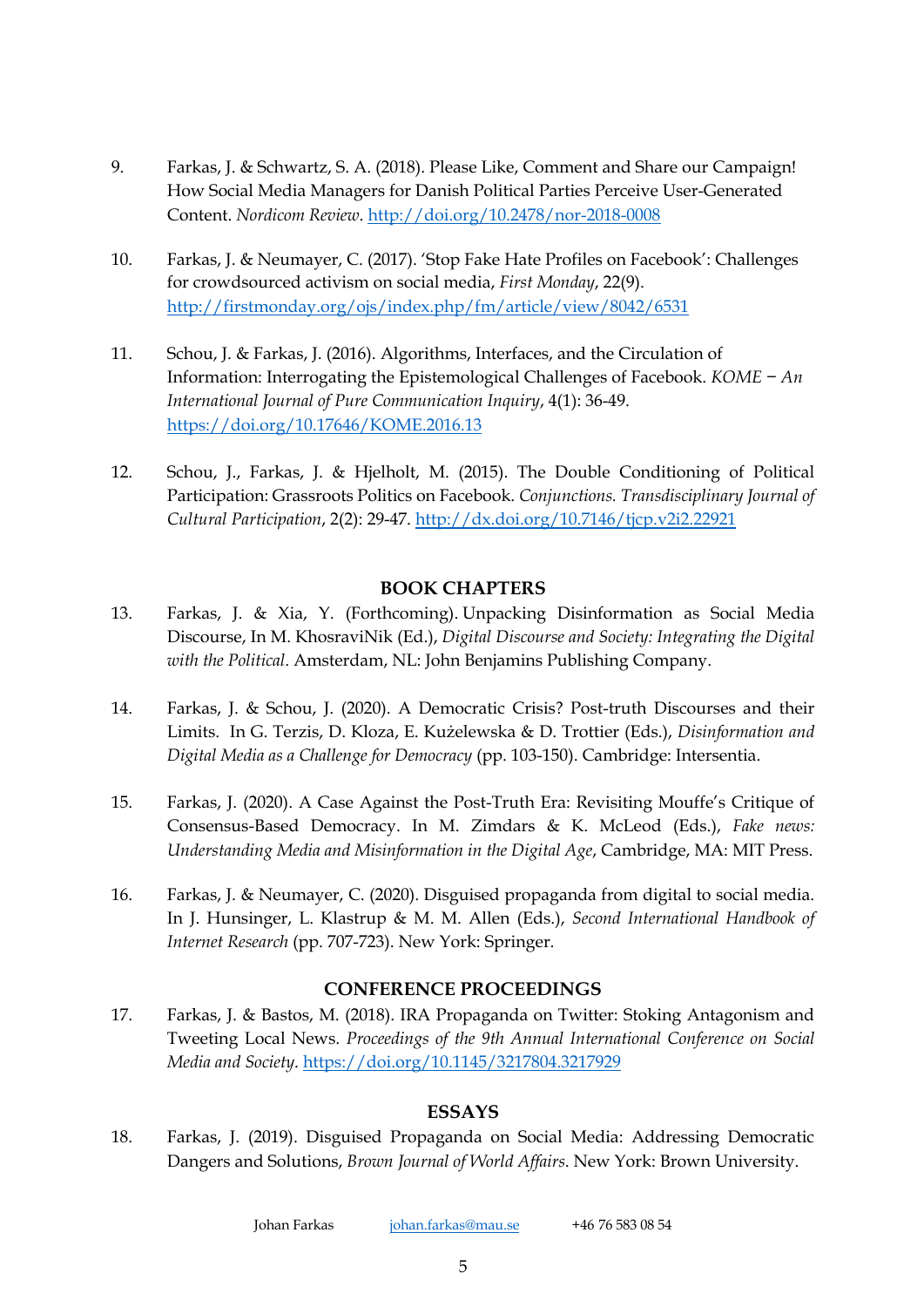#### **BOOK REVIEWS**

- 19. Farkas, J. (2020). Book Review: Digital Citizenship in a Datafied Society by Arne Hintz, Lina Dencik and Karin Wahl-Jorgensen*. Communications: The European Journal of Communication Research*. https://doi.org/10.1515/commun-2020-2086
- 20. Farkas, J. (2018). Book Review: The Ambivalent Internet: Mischief, Oddity, and Antagonism Online by Whitney Phillips and Ryan M. Milner*. Journalism & Mass Communication Quarterly*. https://doi.org/10.1177/1077699018819432

# **PRESENTATIONS AND KEYNOTES**

#### **CONFERENCE PAPERS (Peer-reviewed)**

Forthcoming Farkas, J., Fake News and Metajournalistic Discourse: "There is Now Work for Us to Do Again". *Democracy & Digital Citizenship Conference*, Roskilde University, Roskilde, Denmark, 29 – 30 September 2022. 2019 Farkas, J. & Bastos, M., "Donald Trump is my President!" The Internet Research Agency Propaganda Machine. *69th Annual International Communication Association (ICA) Conference: Communication Beyond Boundaries*, Washington DC, USA, 24 – 28 May 2019. 2019 Farkas, J. & Matamoros Fernandez, A., Racism on Social Media: A Critical Review of Methodological Challenges. *Critical Digital and Social Media Research Conference*, Umeå, Sweden, 6– 8 March 2019. 2018 Farkas, J. & Bastos, M., State propaganda in the age of social media: Examining strategies of the Internet Research Agency. *7th European Communication Conference* (ECC, ECREA), Lugano, Switzerland, 31 Oct – 3 Nov. 2019 Farkas, J. & Matamoros Fernandez, A., The implications of social media disinformation in reproducing systemic forms of oppression like racism. *Locked out of Social Platforms: An iCS Symposium on Challenges to Studying Disinformation*, IT University of Copenhagen, Denmark, 27-28 October 2018. 2018 Farkas, J. & Bastos, M., IRA Propaganda on Twitter: Stoking Antagonism and Tweeting Local News. *9th Annual International Conference on Social Media and Society*, Copenhagen Business School, Denmark, 18-20 July. 2018 Farkas, J., Multi-sited online ethnography and critical discourse studies: Exploring disguised propaganda on social media. *7th Biannual Conference on*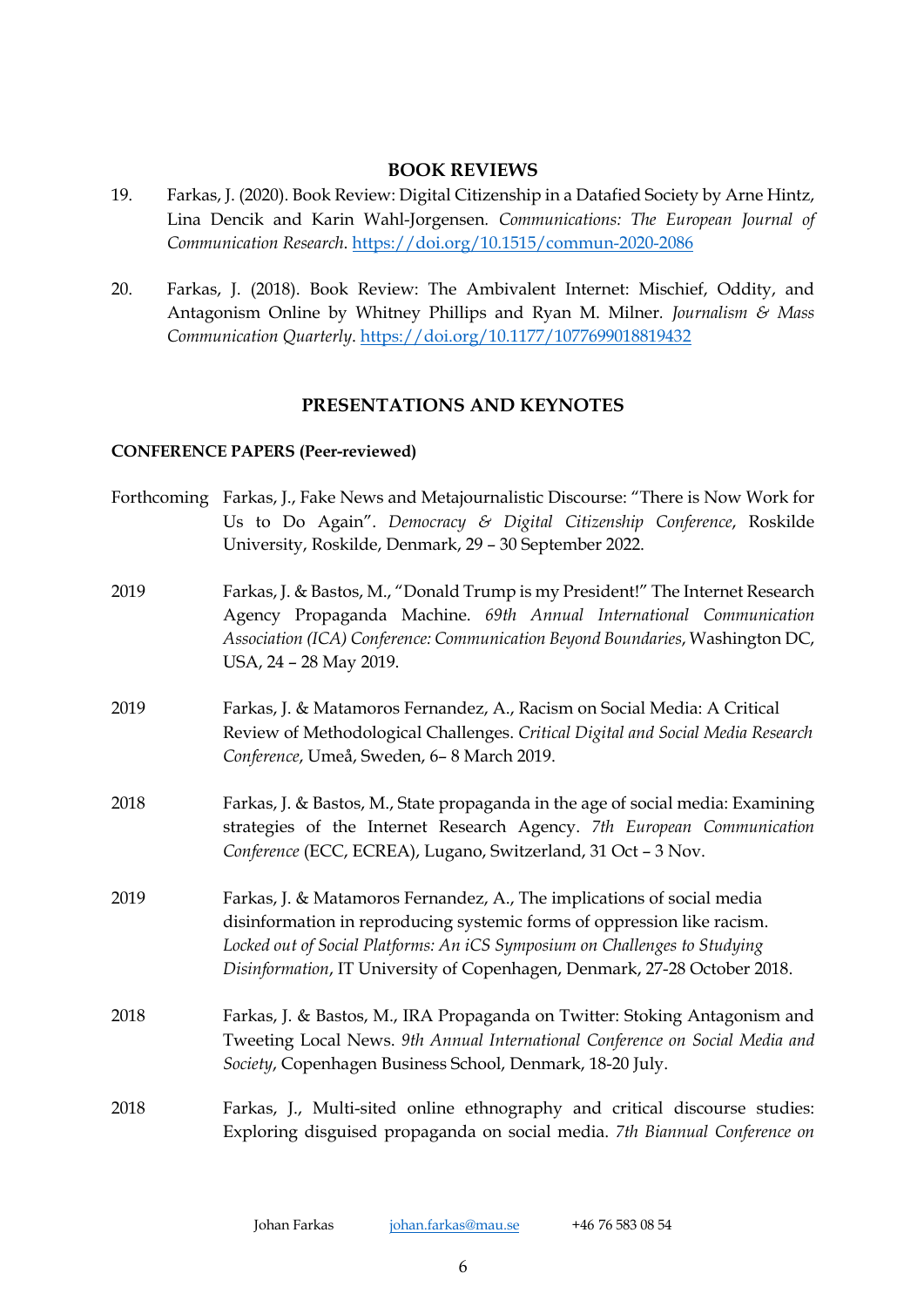*Critical Approaches to Discourse Analysis across Disciplines*, Aalborg University, Denmark, 4-6 July. 2018 Farkas, J., Fact-based democracy or agonistic pluralism? A critical examination of the idea of a post-truth era. *Media Freedom Symposium*, Lund University, Sweden, 15 March. 2017 Farkas, J. & Neumayer, C., Clickbait Propaganda: How Far-right Readers' Letters Became Headline News in Social Media. *AoIR 2017: Networked Publics*,, University of Tartu, Finland, 18-21 Oct. 2017 Farkas, J., Disguised as News: Exploring Fear-mongering Online Commentaries Camouflaged as Journalism. *Media and Fear – International Symposium*, Lund University, Sweden, 16 March. 2016 Farkas, J. & Schou, J., Cloaked Facebook Pages and Xenophobic Propaganda: Exploring the Computational Architecture of Fake-Information. *AoIR 2016 – Internet Rules!*, Humbold-Universität zu Berlin, Germany, 5-8 October. 2015 Schou, J. & Farkas, J., Inside or in sight? Cloaking Strategies of Political Activists on Facebook. *Spaces and tactics of politics: Transnational connections, neoliberalisation and the reshaping of civil society*, University of Turku, Finland, 11- 12 December. 2015 Schou, J. & Farkas, J., Disguised as Islamists: Cloaked Facebook Pages and Danish Right-wing Groups. *ECREA Communication and Democracy Conference 2015 - Political Agency in the Digital Age: Media, Participation and Democracy*. Copenhagen Business School, Denmark, 9-10 October. 2015 Farkas, J. & Hjelholt, M., Moderating Participation: Utilizing Social Network Sites in the 2015 Danish Election, *ECREA Political Communication Conference 2015: Changing political communication, changing Europe?*, University of Southern Denmark, 27-28 August. 2015 Farkas, J., Schou, J. & Hjelholt, M., The Historical Shaping of Public Service Television and Digitalization. *NordMedia 2015: Media Presence – Mobile Modernities*, University of Copenhagen, Denmark, 13-15 August. 2015 Schou, J. & Farkas, J., "Take Action Now and Share This": Mapping the Microdynamics of Political Participation through Facebook. *NordMedia 2015: Media Presence – Mobile Modernities*, University of Copenhagen, Denmark, 13-15 August. 2015 Farkas, J., Schou, J. & Klastrup, L., Riding the Algorithms? Exploring the Sociomaterial Practices and Tactics of Mundane Danish Activists on Facebook.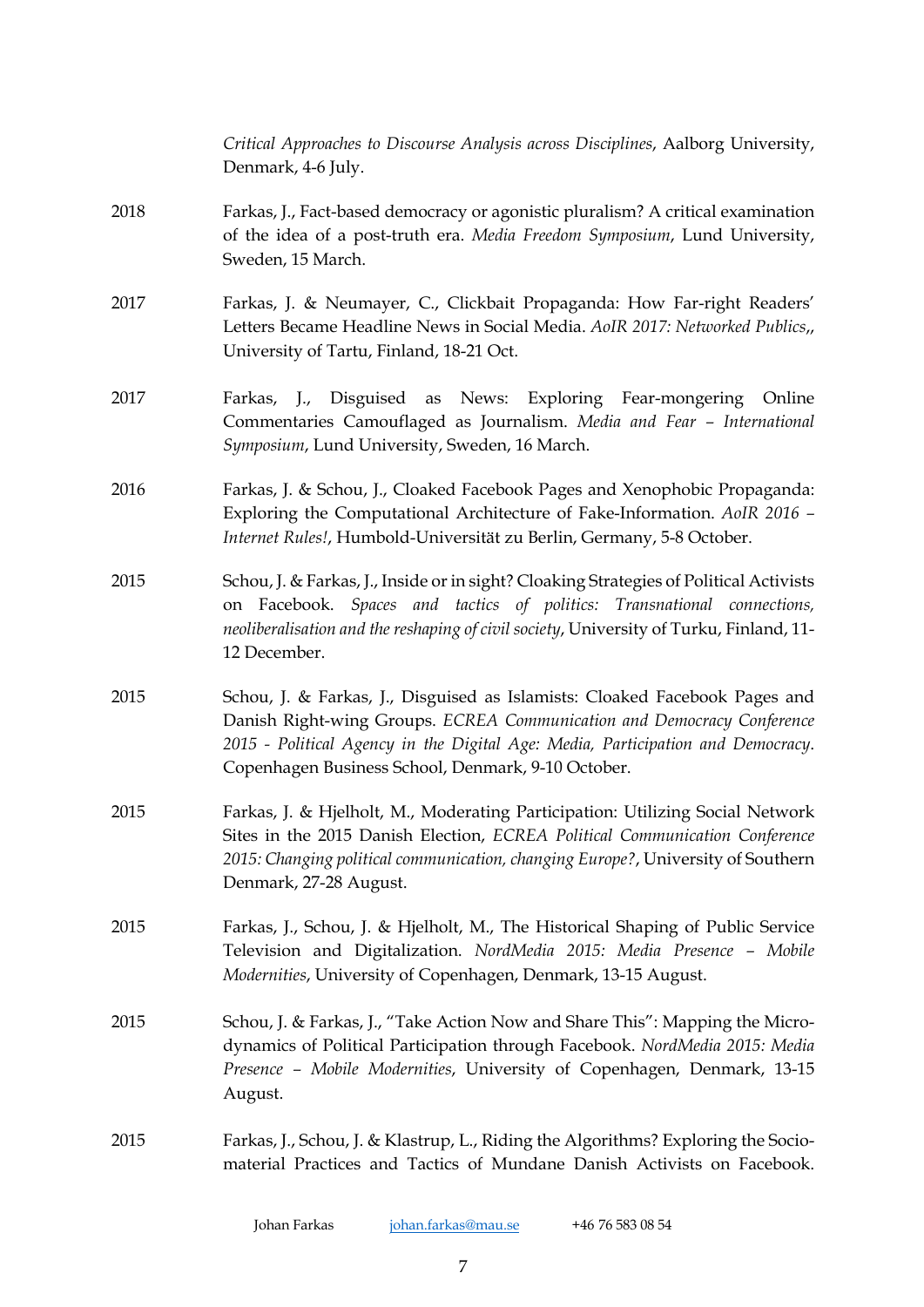*Protest Participation in Variable Communication Ecologies*, Alghero University, Italy, 24-26 June.

#### **INVITED LECTURES AND KEYNOTES**

2022 'Media Discourses on Fake News and Their Limits', The Finnish Conference for Media and Communication. University of Turku, Turku, Finland. 23 April 2022. 2021 'Post-Truth Discourses and Anti-Democratic Measures', Danish Institute for Parties and Democracy, Copenhagen, Denmark, 11 November 2021. 2021 'Post-Truth, Fake News and Democracy: A Critical Examination', The University of Antwerp (remote lecture), Antwerp, Belgium, 05 March 2021. 2021 'Post-Truth, Fake News and Democracy: A Critical Examination', HSE University, Moscow, Russia (remote lecture), 26 February 2021. 2021 'We Try to Avoid Fake News': Examining Journalistic Reflections on Fake News Coverage. International Symposium: Journalism, Media and the Normalization of (Right-Wing) Populism and Nativist Authoritarianism: Analysis of Practices and Counteracting Strategies before and during the COVID-19. Organised by Gothenburg University and Uppsala University. 5 February 2021. 2020 'Disguised Propaganda, Fake News and Democracy', Fojos Faktajouren, Linnéuniversitetet, Kalmar, Sweden. 11 November 2020. 2020 'Sluta jaga sanningen på bekostnad av demokratin'. Sanning, lögn och språk, Värmland läser, Karlstad, Sweden. 8 September 2020. 2020 'Online Disinformation and Post-Truth Discourses'. University of Southern Denmark, Department for the Study of Culture. Odense, Denmark, 30 April 2020. 2020 'Post-Truth, Fake News and Democracy: A Critical Examination', The Swedish Ministry of Culture, Stockholm, Sweden, 12 February 2020. 2019 'Post-Truth, Fake News and Democracy: A Critical Examination', Lund Universitet, Symposium on Social Information and Hybrid Power: A Strategic Platform for Political Communication, Helsingborg, Sweden, 13. december 2019.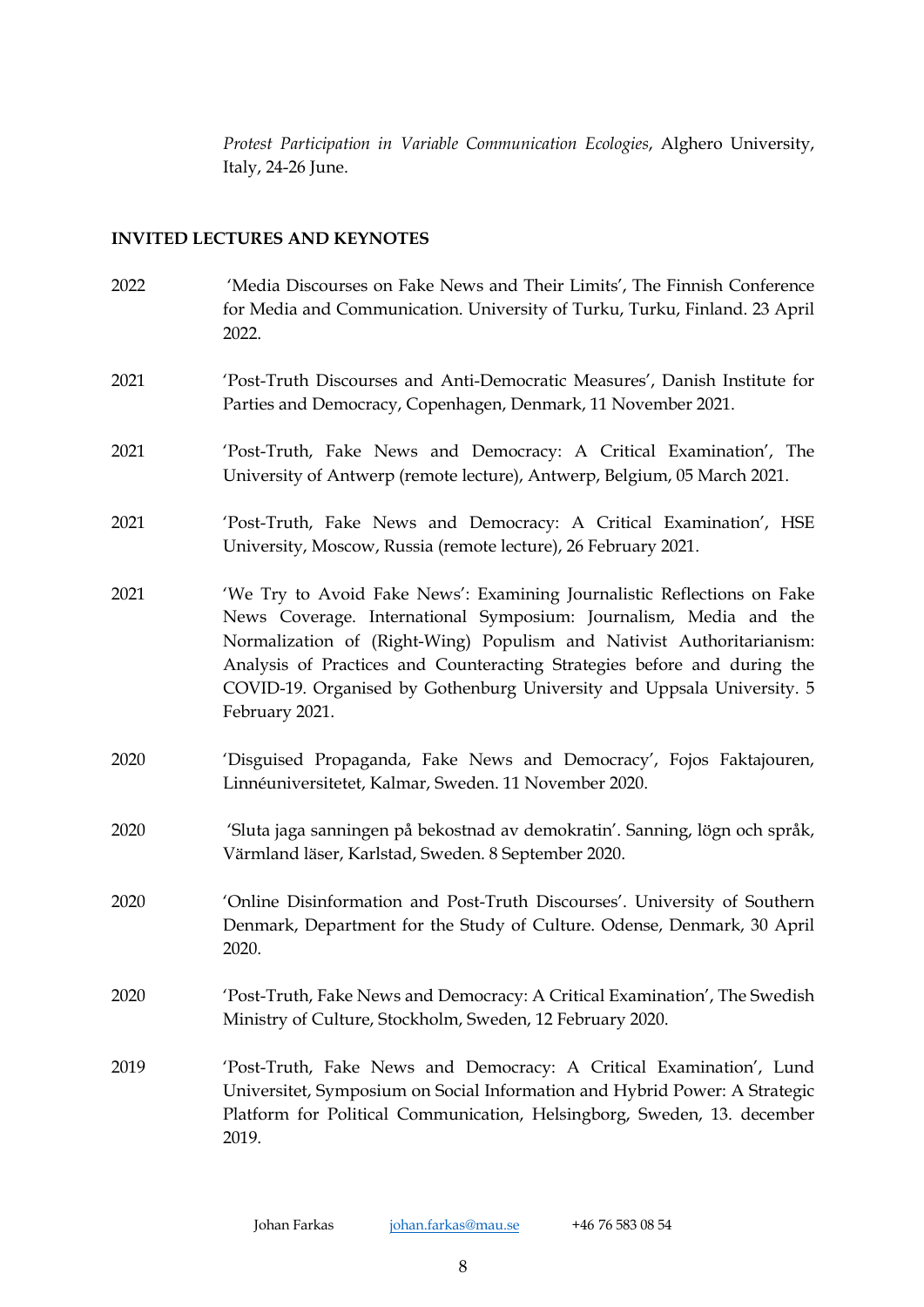| 2019 | 'Post-Truth, Fake News and Democracy: A Critical Examination', Södertörn<br>Universitet, School of Culture and Education. Stockholm, Sweden, 6 December<br>2019.                                      |
|------|-------------------------------------------------------------------------------------------------------------------------------------------------------------------------------------------------------|
| 2019 | 'Post-Truth, Fake News and Democracy: A Critical Examination', Temple<br>University, Klein College of Media and Communication, Philadelphia, PA,<br>USA, 24 October 2019.                             |
| 2019 | 'Post-Truth, Fake News and Democracy: A Critical Examination', Rutgers<br>University, Department of Communication, New Brunswick, USA, 23 October<br>2019.                                            |
| 2019 | 'Disguised Propaganda, Fake News and Democracy', University of<br>Pennsylvania, Annenberg School for Communication, Center on Digital<br>Culture and Society, Philadelphia, PA, USA, 22 October 2019. |
| 2019 | 'Post-Truth, Fake News and Democracy: A Critical Examination', Brown<br>University, Brown Journal of World Affairs, Providence, RI, USA, 21 October<br>2019.                                          |
| 2019 | 'Post-Truth, Fake News and Democracy: A Critical Examination', Fordham<br>University, McGannon Center, New York, NY, USA, 18 October 2019.                                                            |
| 2019 | 'Post-Truth, Fake News and Democracy: A Critical Examination', Syracuse<br>University, School of Information Studies, Syracuse, NY, USA, 25 September<br>2019.                                        |
| 2019 | 'Post-Truth, Fake News and Democracy: A Critical Examination', Cornell<br>University, Department of Information Science, Ithaca, NY, USA, 12 September<br>2019.                                       |
| 2019 | 'Assessing the Threat of Disinformation', Altinget, Copenhagen, Denmark, 3<br>June 2019.                                                                                                              |
| 2018 | 'Disguised Propaganda on Social Media', University of Gothenburg,<br>Brännpunkt Europa. Gothenburg, Sweden, 22 January 2019.                                                                          |
| 2018 | 'Disguised propaganda in the digital era', Deep Cuts #1: Copy/Truth<br>Fake/Original, OBRA Gallery. Malmö, Sweden, 19 November 2018.                                                                  |
| 2018 | 'Hitting the wall: How social media companies inhibit the struggle against<br>political deception', University of Gothenburg, Centrum för Europaforskning.<br>Gothenburg, Sweden, 12 October 2018.    |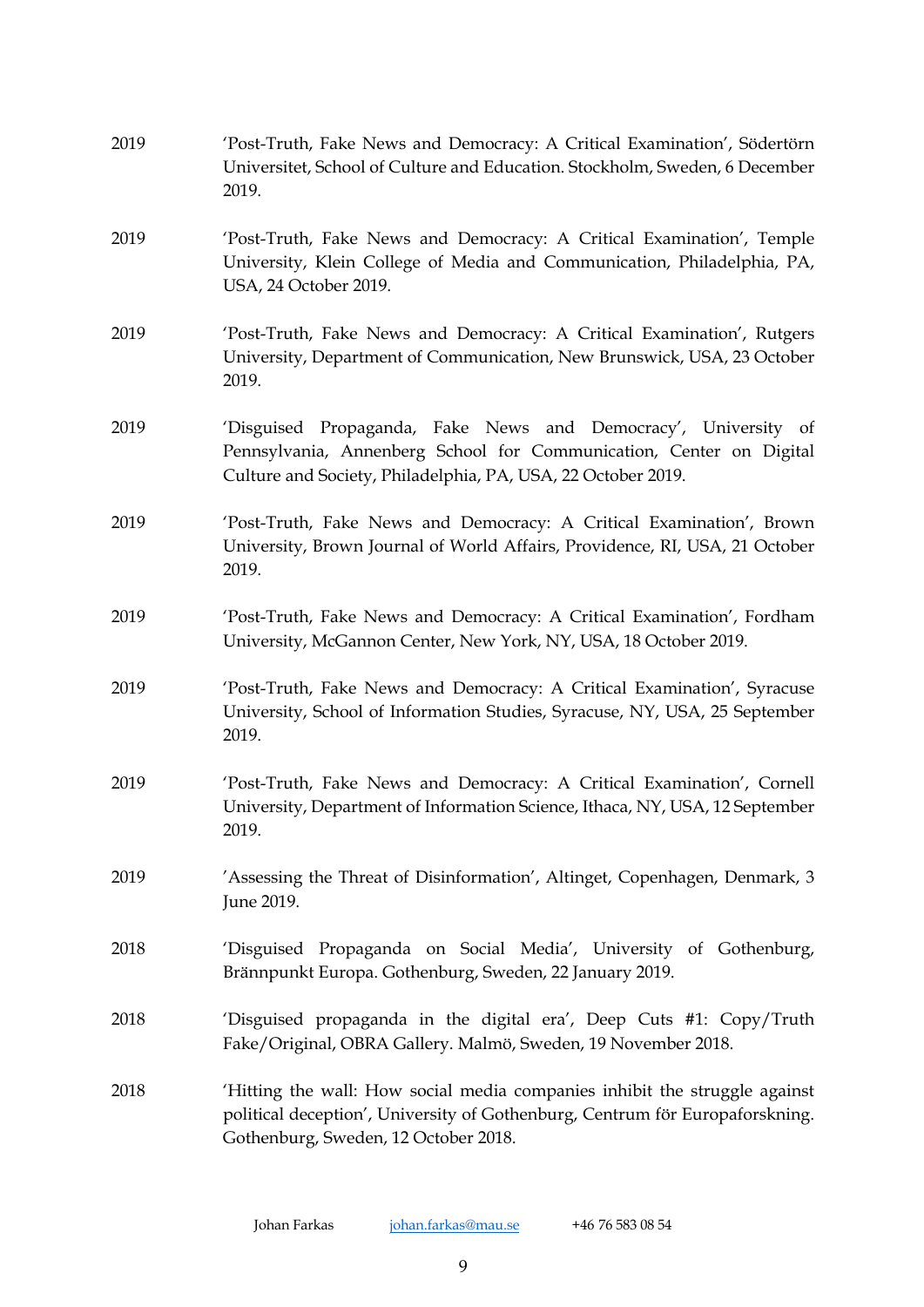| 2018 | 'Disguised Propaganda on Social Media: Addressing Democratic Dangers and  |
|------|---------------------------------------------------------------------------|
|      | Solutions', University of Gothenburg, Department of Journalism, Media and |
|      | Communication (JMG). Gothenburg, Sweden, 12 October 2018.                 |
|      |                                                                           |

2018 'Fake News Literacy? Understanding the potentials and challenges of spotting, classifying and contesting "fake news"', TechFestival 2018. Copenhagen, Denmark, 5 September 2018.

# **PROFESSIONAL MEMBERSHIPS**

| 2018 —      | Association of Swedish Media and Communication Research (FSMK)                  |
|-------------|---------------------------------------------------------------------------------|
| 2018 — 2020 | Datafication, Digital Inequalities and Data Injustice (Nordic research network) |
| 2017 —      | European Communication Research and Education Association (ECREA)               |

#### **GRANTS**

| 2018 | Travel grant, 58 000 SEK, Reidar Peters Internationaliseringsfond                          |
|------|--------------------------------------------------------------------------------------------|
| 2018 | Travel grant, 2000 SEK, Swedish Association for Media and Communication<br>Research (FSMK) |
| 2018 | Travel grant, 1000 DKK, Carlsberg Foundation                                               |
| 2015 | Travel grant, 2000 DKK, IT University of Copenhagen                                        |

2011 Travel grant, 20 000 DKK, Erasmus+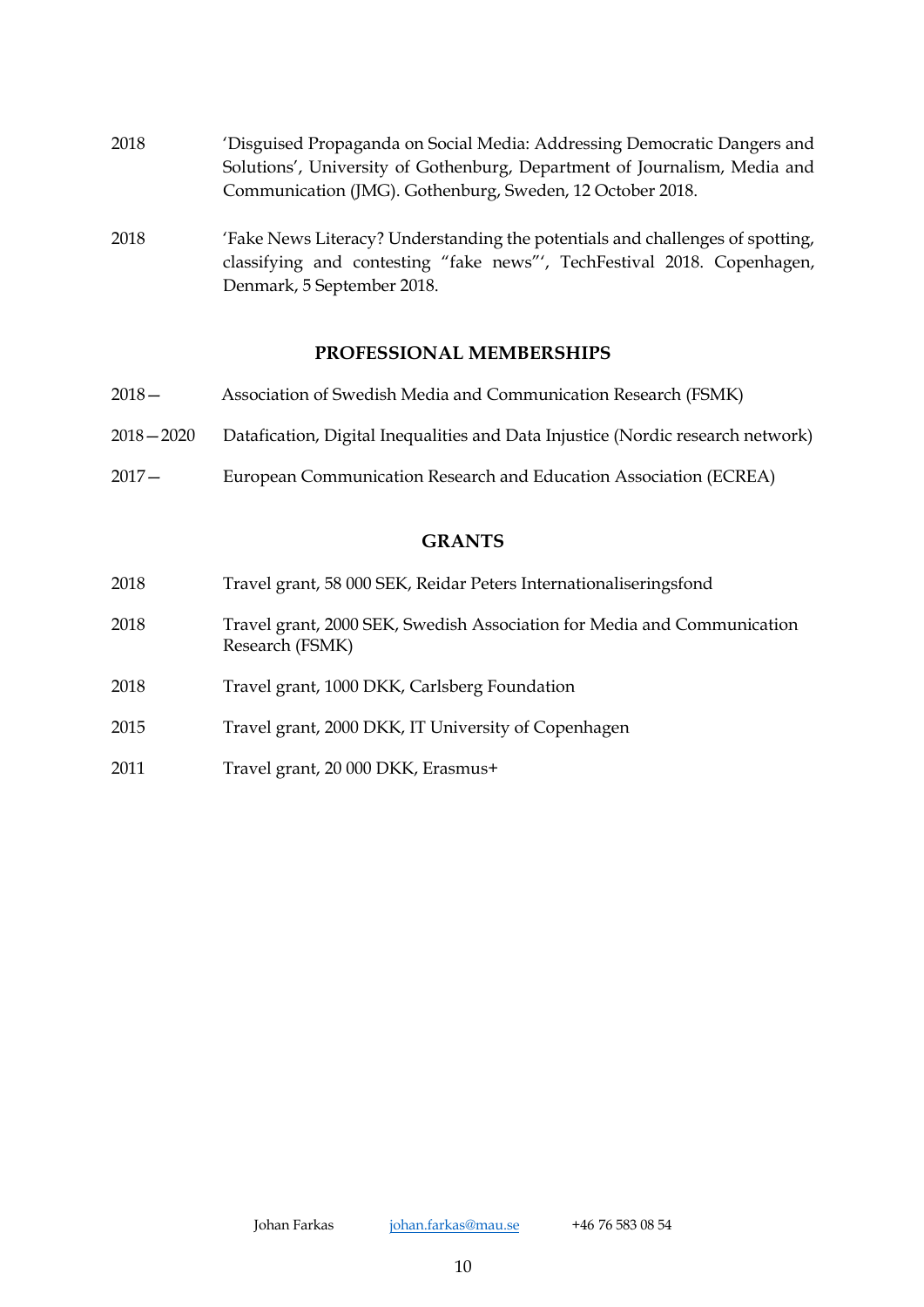#### **PEER REVIEW**

Publons profile: https://publons.com/researcher/3673988/johan-farkas/

I have been a reviewer for the following academic journals (in alphabetical order):

*Big Data & Society Canadian Journal of Communication Convergence Digital Culture and Education Emotion, Space and Society European Journal of Communication First Monday Globalizations Global Policy* 

*Journalism Journal of Contemporary European Studies Media, Culture & Society MedieKultur New Media & Society Nordic Journal of Media Studies Politica Political Communication*

I have also been a reviewer for following conferences: *ECC2018* and *ECREA Communication and Democracy Conference 2017*.

#### **REFERENCES**

*Available upon request*

# **TEACHING EXPERIENCE**

### **MALMÖ UNIVERSITY**

| 2021 | Research Methodology (Course Responsible), Master's programme in Media and<br><b>Communication Studies</b> |
|------|------------------------------------------------------------------------------------------------------------|
| 2021 | Contemporary Media Research, Bachelor's programme in Media and<br><b>Communication Studies</b>             |
| 2020 | Data & Society, Master's programme in Media and Communication Studies                                      |
| 2020 | Research Methodology (Course Responsible), Master's programme in Media and<br><b>Communication Studies</b> |
| 2020 | Project Development, Bachelor's programme in Media and Communication<br>Studies                            |
| 2019 | Network Society, Master's programme in Media and Communication Studies,                                    |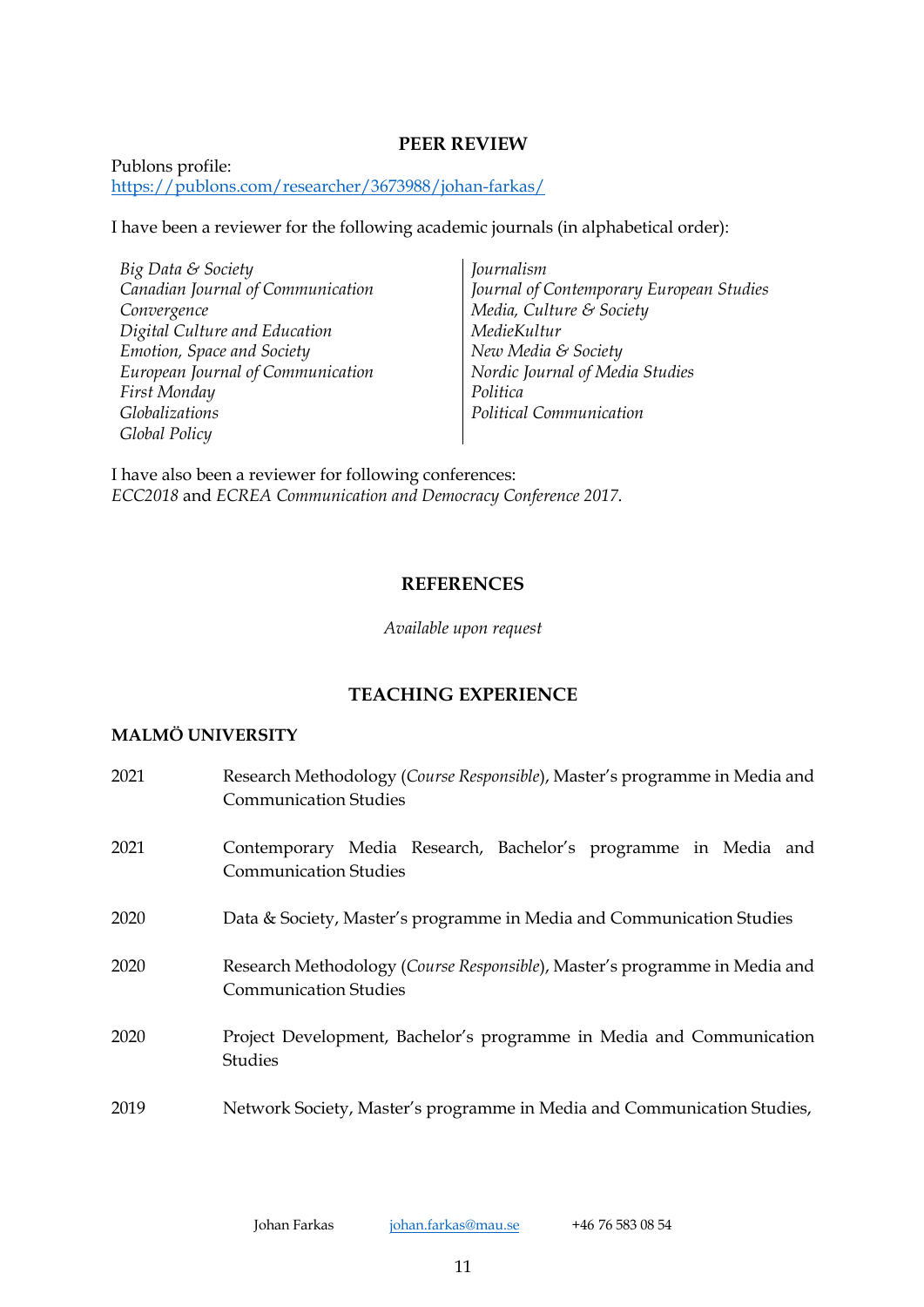| 2019 | Key Themes in Media Theory, Master's programme in Media and<br><b>Communication Studies</b>                |
|------|------------------------------------------------------------------------------------------------------------|
| 2019 | Data & Society, Media and Communication Studies, Master's programme in<br>Media and Communication Studies  |
| 2019 | Research Methodology (Course Responsible), Master's programme in Media and<br><b>Communication Studies</b> |
| 2018 | Network Society, Media and Communication Studies, Master's programme in<br>Media and Communication Studies |
| 2018 | Key Themes in Media Theory, Master's programme in Media and<br><b>Communication Studies</b>                |
| 2018 | Data Visualization, Master's programme in Media and Communication Studies                                  |
| 2018 | Research Methodology, Master's programme in Media and Communication<br><b>Studies</b>                      |
| 2018 | Project Development, Bachelor's programme in Media and Communication<br>Studies                            |

# **IT UNIVERSITY OF COPENHAGEN**

| 2017 | Global IT (Assistant Lecturer), Master's programme in Digital Design and<br>Communication                                      |
|------|--------------------------------------------------------------------------------------------------------------------------------|
| 2017 | Scientific Methods and IT Understanding (Assistant Lecturer), Master's<br>programme in Digital Design and Communication        |
| 2017 | Networked Media and Communication (Assistant Lecturer), Master's<br>programme in Digital Design and Communication              |
| 2017 | Political Communication (Assistant Lecturer), Master's programme in Digital<br>Design and Communication and Digital Innovation |
| 2016 | Social Media: Cultures and Networks (Teaching Assistant), Bachelor's<br>programme in Digital Design and Communication          |
| 2015 | Social Media Usage (Teaching Assistant), Bachelor's programme in Digital<br>Design and Communication                           |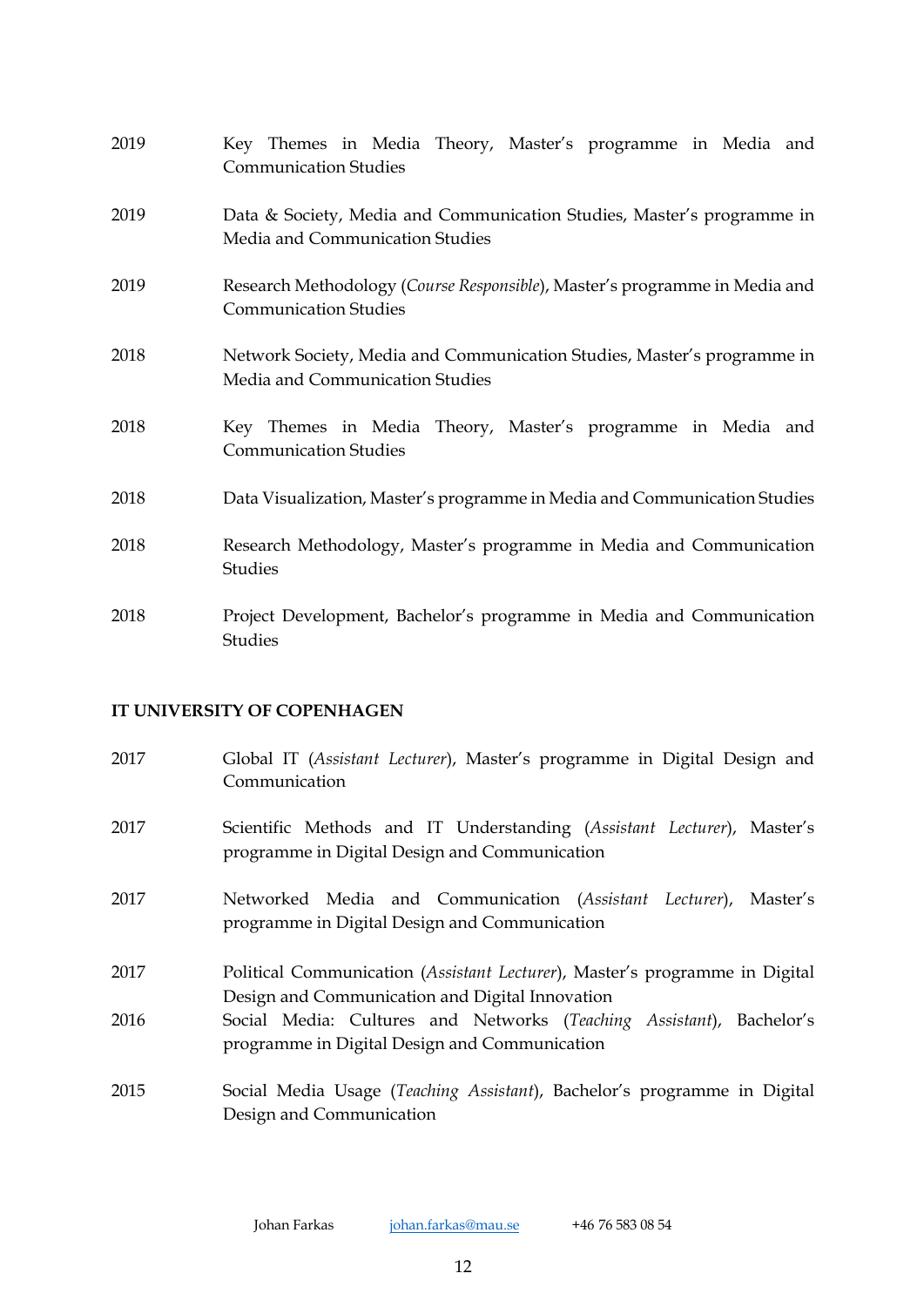| 2015 | Digital Media and Communication (Teaching Assistant), Master's programme in<br>Digital Design and Communication |
|------|-----------------------------------------------------------------------------------------------------------------|
| 2015 | Digital Culture and Media (Teaching Assistant), Master's programme in Digital<br>Design and Communication       |
| 2015 | Digital Material and Social Media (Teaching Assistant), Bachelor's programme<br>in Global Business Informatics  |
| 2014 | Digital Media and Communication (Teaching Assistant), Master's programme in<br>Digital Design and Communication |
| 2014 | Network Society (Teaching Assistant), Bachelor's programme in Global Business<br>Informatics                    |

# **OTHER ACTIVITIES**

- 2020 Book talk: 'Post-Truth, Fake News and Democracy: A Critical Examination', Malmö University, Malmö University Library. Malmö, Sweden. October 2020.
- 2020 50% PhD Seminar, Malmö University, Opponent: Docent Aske Kammer, Malmö, Sweden. October 2020.
- 2020 Presenter and discussant, TRAIN Conference, Online due to COVID-19, August 2020.
- 2020 Participant, Copenhagen Democracy Summit 2020, Online due to COVID-19, June 2020.
- 2019 Panelist, Panel debate about 'Post-Truth, Fake News, and Democracy', Goto10, Internetstiftelsen, Stockholm, Sweden. February 2020.
- 2019 Expert contributor, Committee on Political Affairs and Democracy of the Parliamentary Assembly of the Council of Europe, Berlin, Germany. November 2019.
- 2019 Participant. Academic Information Expert Pool Meeting. Hybrid CoE, The European Centre of Excellence for Countering Hybrid Threats, Two-day seminar, Helsinki, Finland, November 2019.
- 2019 Co-organizer, Workshop on threats, doxing and online harassment against media scholars and media professionals, NordMedia, Malmö University, August 2019.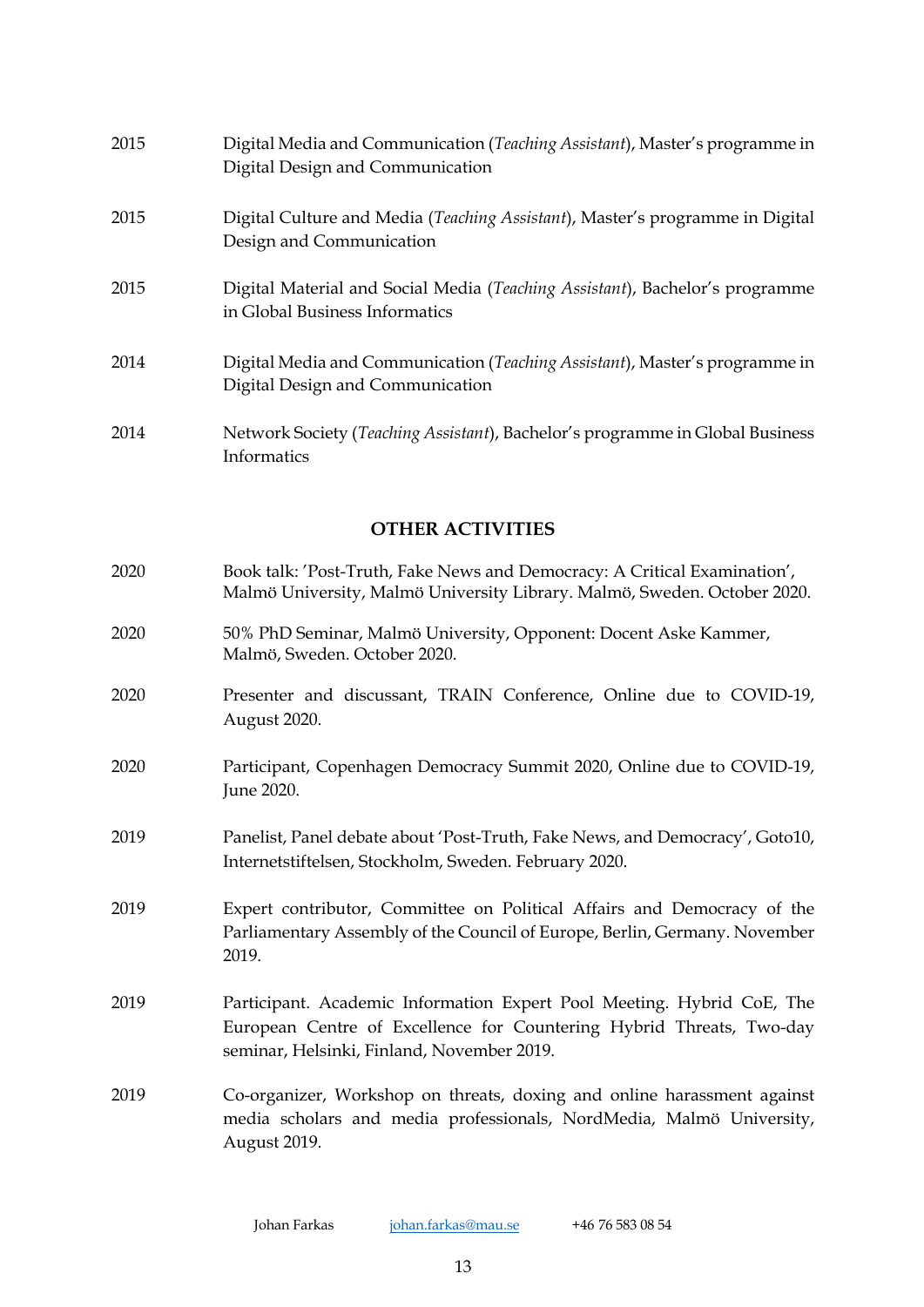| 2019 | Participant, Copenhagen Democracy Summit 2019, The Royal Danish<br>Playhouse, Copenhagen. June 2019.                                                                                                                          |
|------|-------------------------------------------------------------------------------------------------------------------------------------------------------------------------------------------------------------------------------|
| 2019 | Participant, Datafication, Digital Inequalities and Data Justice, Network<br>conference in Copenhagen, June 2019.                                                                                                             |
| 2018 | Discussant, Keynote by Professor Jay David Bolter, Augmented and Virtual<br>Reality-enhancing our understanding of cultural heritage, Malmö University,<br>November.                                                          |
| 2018 | Co-organiser, Three Young Scholar Workshops: Methods, Writing and<br>Activism, Pre-conference event at the 7th European Communication<br>Conference (ECC) in Lugano, Switzerland, 31 October.                                 |
| 2018 | Participant, Cph150 - a two-day think tank, TechFestival, Copenhagen, 7-8<br>September.                                                                                                                                       |
| 2018 | Participant, Datafication, Digital Inequalities and Data Justice, Workshop at<br>Tampere University, Finland, August.                                                                                                         |
| 2018 | Contributor, Research exhibition, Förnuft eller känsla? Fakta, forskning och<br>föreställningar, Malmö University Library, April-October.                                                                                     |
| 2018 | Discussant, Keynote by Professor Pille Pruulmann Vengerfeldt, Digital<br>parenting: How social media helps push the boundaries of being normal,<br>Malmö University, April 2018.                                              |
| 2018 | Presenter and discussant, TRAIN Conference, Kristinehamn, Sweden, April.                                                                                                                                                      |
| 2017 | Chair, Panel on civic engagement and civic experiences in datafied societies,<br>Digital Democracy: Critical Perspectives in the Age of Big Data, ECREA<br>Communication and Democracy conference, Stockholm, 10-11 November. |
| 2017 | Chair, Panel on digital activism, Digital Democracy: Critical Perspectives in the<br>Age of Big Data, ECREA Communication and Democracy conference,<br>Stockholm, 10-11 November.                                             |
| 2017 | Co-organizer, Open Lecture on Racist Propaganda in the Digital Age, w.<br>Professor Jessie Daniels, IT University of Copenhagen, May.                                                                                         |
| 2017 | Co-organizer, Conference on Digital Social Inclusion, IT University of<br>Copenhagen, April.                                                                                                                                  |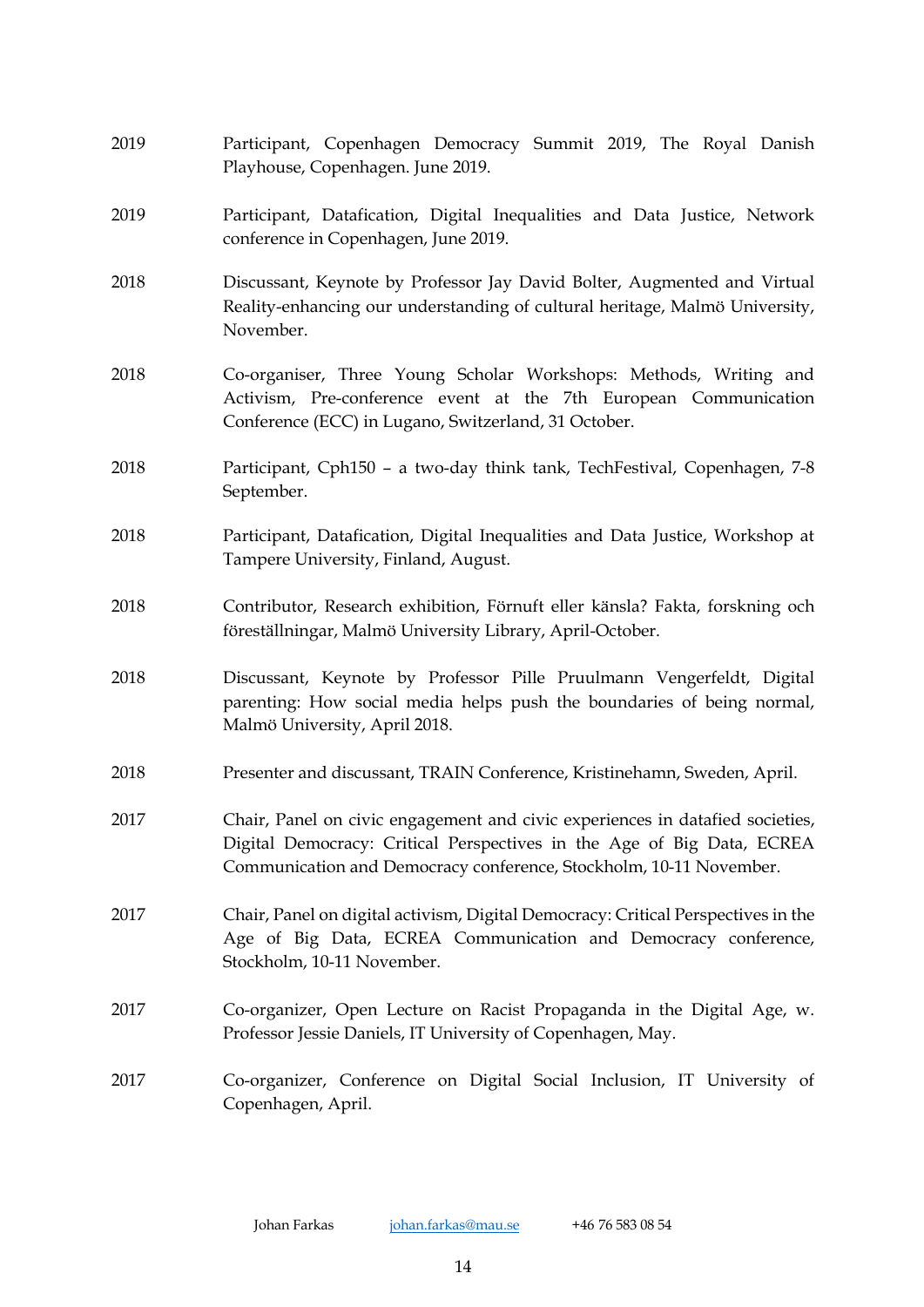# **SELECT MEDIA ACTIVITIES**

I have contributed as an expert source on disinformation and fake news in Danish, Swedish and British media, spanning newspapers, radio and television. In total, I have contributed to more than 50 news stories, of which a select list can be found below.

A more extensive list of news appearances can be found at: http://www.johanfarkas.com/in-the-media/

### **SELECT NEWS APPREARANCES IN ENGLISH**

- 2020 Bondre, N. Putting the Brakes On The Post-Truth Bandwagon. *The Philosophical Salon*. https://thephilosophicalsalon.com/putting-the-brakes-onthe-post-truth-bandwagon/
- 2020 Lim, G. The Risks of Exaggerating Foreign Influence Operations and Disinformation. *Centre for International Governance Innovation*. https://www.cigionline.org/articles/risks-exaggerating-foreign-influenceoperations-and-disinformation
- 2019 Farkas, J. & Schou, J. The Way Fake News is Addressed Might be More Dangerous than Fake News. *@realSocialMedia*. https://www.ntnu.no/blogger/realsocialmedia/

#### **SELECT NEWS APPREARANCES IN DANISH**

| 2021 | Mørk, E. M. Facebook fik nok: »Det er fuldstændig uhørt. Men USA's<br>præsident opfører sig også<br>uhørt«. Politiken. https://politiken.dk/kultur/medier/art8056328/»Det er |
|------|------------------------------------------------------------------------------------------------------------------------------------------------------------------------------|
|      | fuldstændig uhørt.-men USA's præsident opfører sig også uhørt«                                                                                                               |
| 2020 | P1 Morgen, Forsker: Trods gode intentioner kan Facebooks tilsynsråd kan                                                                                                      |
|      | ikke gøre nogen forskel. P1 - Danmarks Radio (DR).                                                                                                                           |
|      | https://www.dr.dk/radio/p1/p1-morgen/p1-morgen-2020-05-11#!01:24:29                                                                                                          |
| 2019 | Skovdal Jepsen, A., Dansk forsker: Fake news truer demokratiet – men ikke                                                                                                    |
|      | som du tror. Berlingske. https://www.berlingske.dk/globalt/dansk-forsker-                                                                                                    |
|      | fake-news-truer-demokratiet-men-ikke-som-du-tror                                                                                                                             |
| 2019 | Sjöberg. A., Dansk forsker turnerer USA rundt med budskab, der vender op                                                                                                     |
|      | og ned på alt, vi troede, vi vidste om fake news. Politiken.                                                                                                                 |
|      | https://politiken.dk/kultur/art7423554/Dansk-forsker-turnerer-USA-rundt-                                                                                                     |
|      |                                                                                                                                                                              |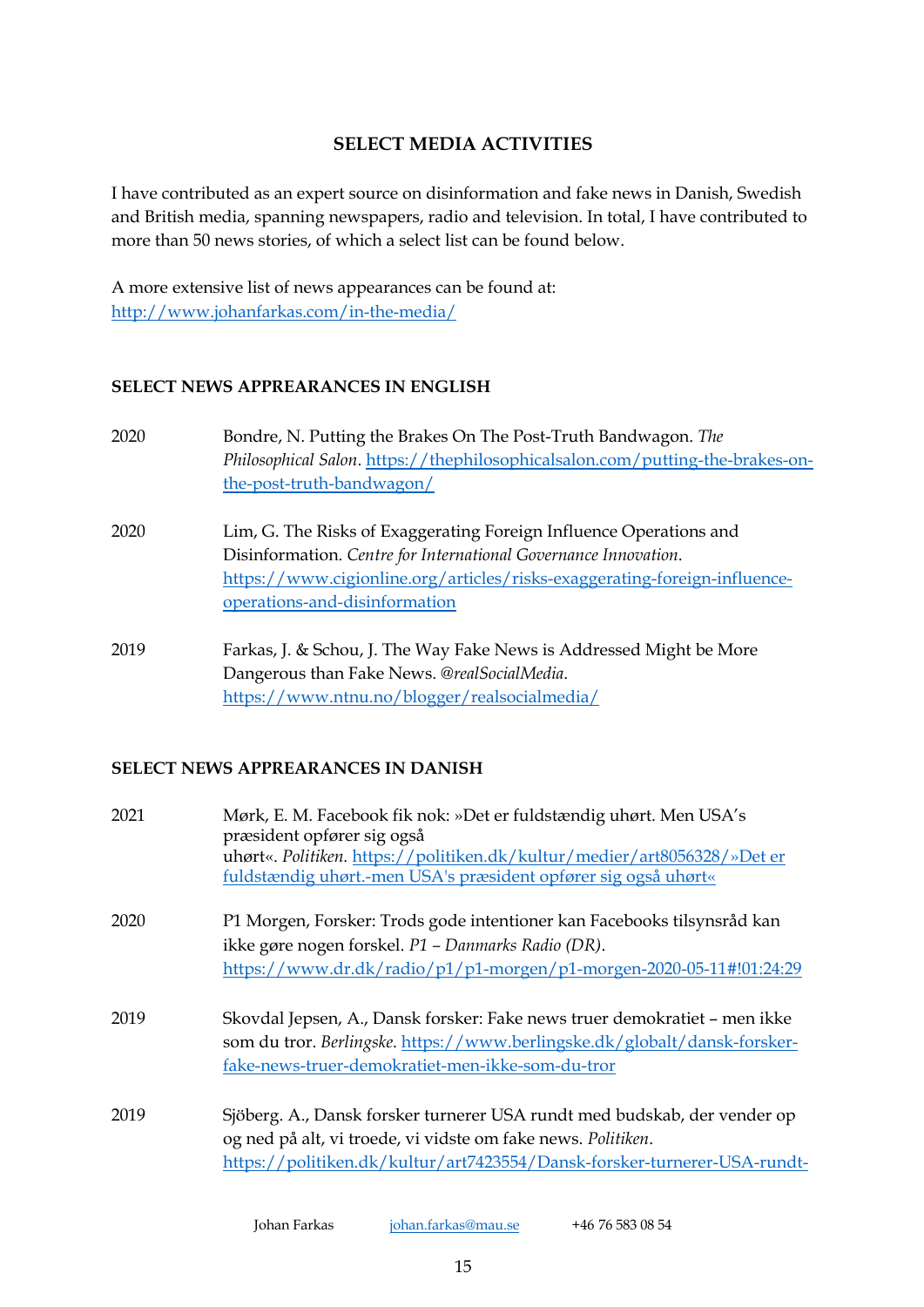med-budskab-der-vender-op-og-ned-p%C3%A5-alt-vi-troede-vi-vidste-omfake-news

# **SELECT NEWS APPREARANCES IN SWEDISH**

| 2022 | Eriksson, T " Falska nyheter – inte största hotet?". Biblioteksbladet.<br>https://www.biblioteksbladet.se/nyheter/reportage/falska-nyheter-inte-<br>storsta-hotet/                                 |
|------|----------------------------------------------------------------------------------------------------------------------------------------------------------------------------------------------------|
| 2020 | Fojo Faktajouren. "Medierna kan försöka bli en del av lösningen". Fojo<br>Faktajouren. https://faktajouren.se/swefactcheck/medierna-kan-forsoka-bli-<br>en-del-av-losningen/                       |
| 2020 | Irenius, L., Falska nyheter – värre än våldsbrott? Svenska Dagbladet.<br>https://www.svd.se/falska-nyheter--varre-an-valdsbrott                                                                    |
| 2019 | Farkas, J. & Schou, J., Kriget mot fake news blir mer ett demokratiskt gift.<br>Dagens Samhälle. https://www.dagenssamhalle.se/nyhet/kriget-mot-fake-<br>news-blir-mer-ett-demokratiskt-gift-30585 |

# **SOCIAL MEDIA**

Twitter: https://twitter.com/farkasjohan Followers as of 14 June 2021: 6678

LinkedIn: https://www.linkedin.com/in/johanfarkas/

- 2020 Ranked as one of 'the top 100 scientists on social media in 2020' in the Greater Copenhagen/Øresunds Region by Mike Young Academy: http://mikeyoungacademy.dk/copenhagen-scientists-top-50-most-followedon-social-media/
- 2019 Ranked as one of 'the top 50 scientists on social media in 2019' in the Greater Copenhagen/Øresunds Region by Mike Young Academy: http://mikeyoungacademy.dk/copenhagen-scientists-the-top-100-on-socialmedia-in-2020/